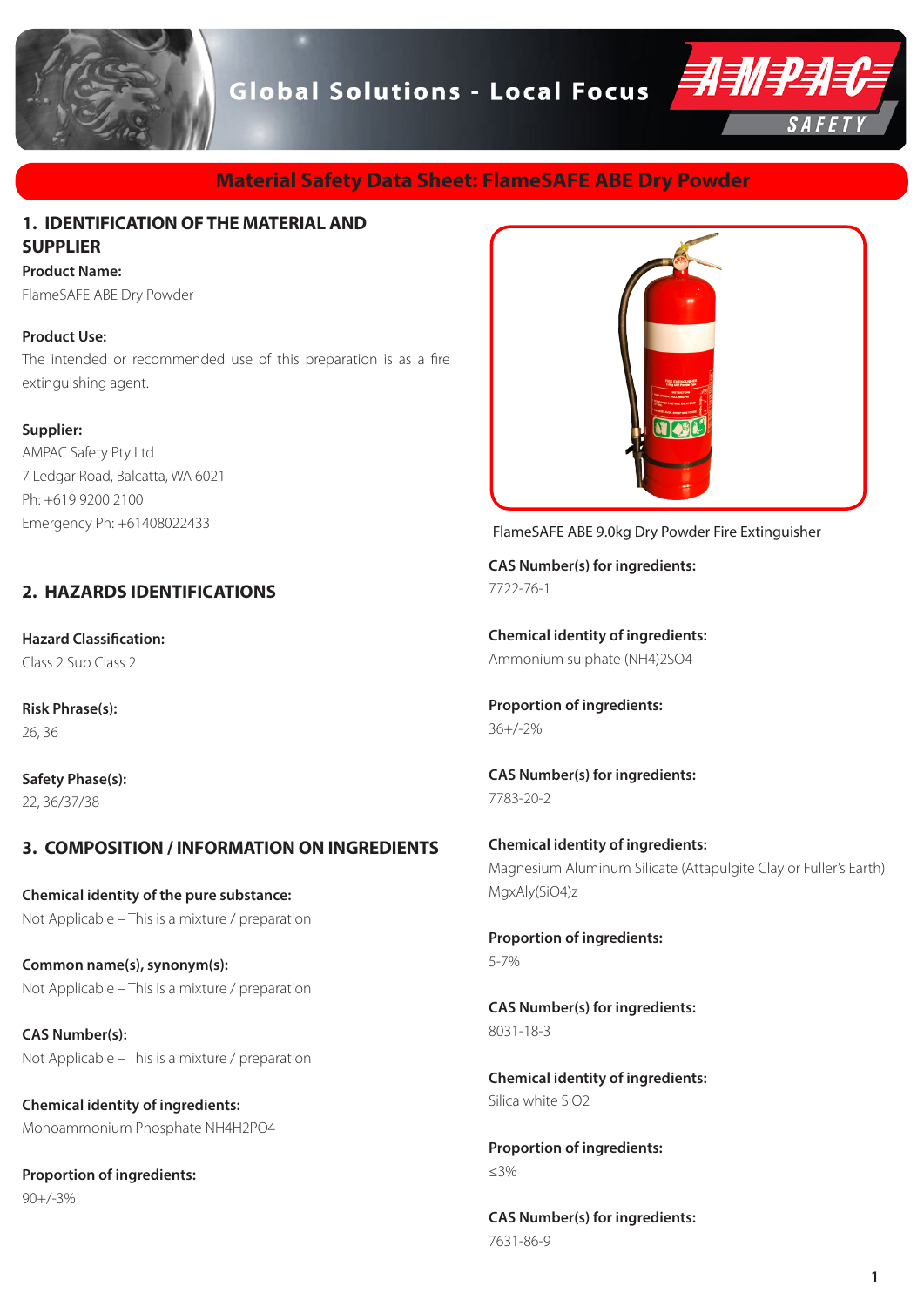

### **Material Safety Data Sheet: FlameSAFE ABE Dry Powder**

**Chemical identity of ingredients:** Methyl Hydrogen Polysiloxane ( Mixture / preparation )

**Proportion of ingredients:**  $<1%$ 

**CAS Number(s) for ingredients:** 63148-57-2

**Chemical identity of ingredients:** Grey Pigment C34H38C12N4O4

**Proportion of ingredients:** ≤0.05%

**CAS Number(s) for ingredients:** 5468-75-7

**Chemical identity of ingredients:** Nitrogen UN1066

**Proportion of ingredients:** Unknown (gas varies)

**CAS Number(s) for ingredients:** 7727-37-9

### **4. FIRST AID MEASURES**

#### **Eye contact (symptoms, special & medical treatment):**

Mildly irritating following acute exposure. In case of contact with eyes, rinse immediately with water for a minimum of 15 minutes. If irritation persists seek medical advice.

### **Skin contact (symptoms, special & medical treatment):**

Mildly irritating following acute exposure.

In case of contact with skin, rinse immediately with plenty of soapy water, remove exposed clothing (if required). If irritation persists seek medical attention.

#### **Inhalation (symptoms, special & medical treatment):**

Transient cough, shortness of breath following acute exposure. Treat as a mineral dust irritant to the respiratory tract. In case of inhalation

to the respiratory tract, immediately extricate from exposed area. If irritation persists seek medical attention. Chronic overexposure can lead to Chronic fibrosis of the lung, pneumoconiosis.

### **Ingestion (symptoms, special & medical treatment):**

Not an expected route of entry. In case of ingestion, immediately consume large amounts of water and induce vomiting. If irritation persists seek medical attention. Aggravated medical conditions caused by exposure: None known.

### **5. FIRE-FIGHTING MEASURES**

**Suitable extinguishing media:** This preparation is an extinguishing media.

**Hazards from combustion products:** Ammonia and / or phosphorus oxides can be evolved at very high temperatures.

#### **Special protective precautions and equipment for fire fighters:** None.

**Hazchem Code:**

Not Applicable.

### **6. ACCIDENTAL RELEASE MEASURES**

**Emergency procedures:** Prevent skin and eye contact

### **Methods and materials for containment and clean up:**

Sweep up / vacuum spill and place in closed container for disposal

### **7. HANDLING AND STORAGE**

#### **Precautions for safe handling:**

Care should be taken in handling all chemical substances and preparations.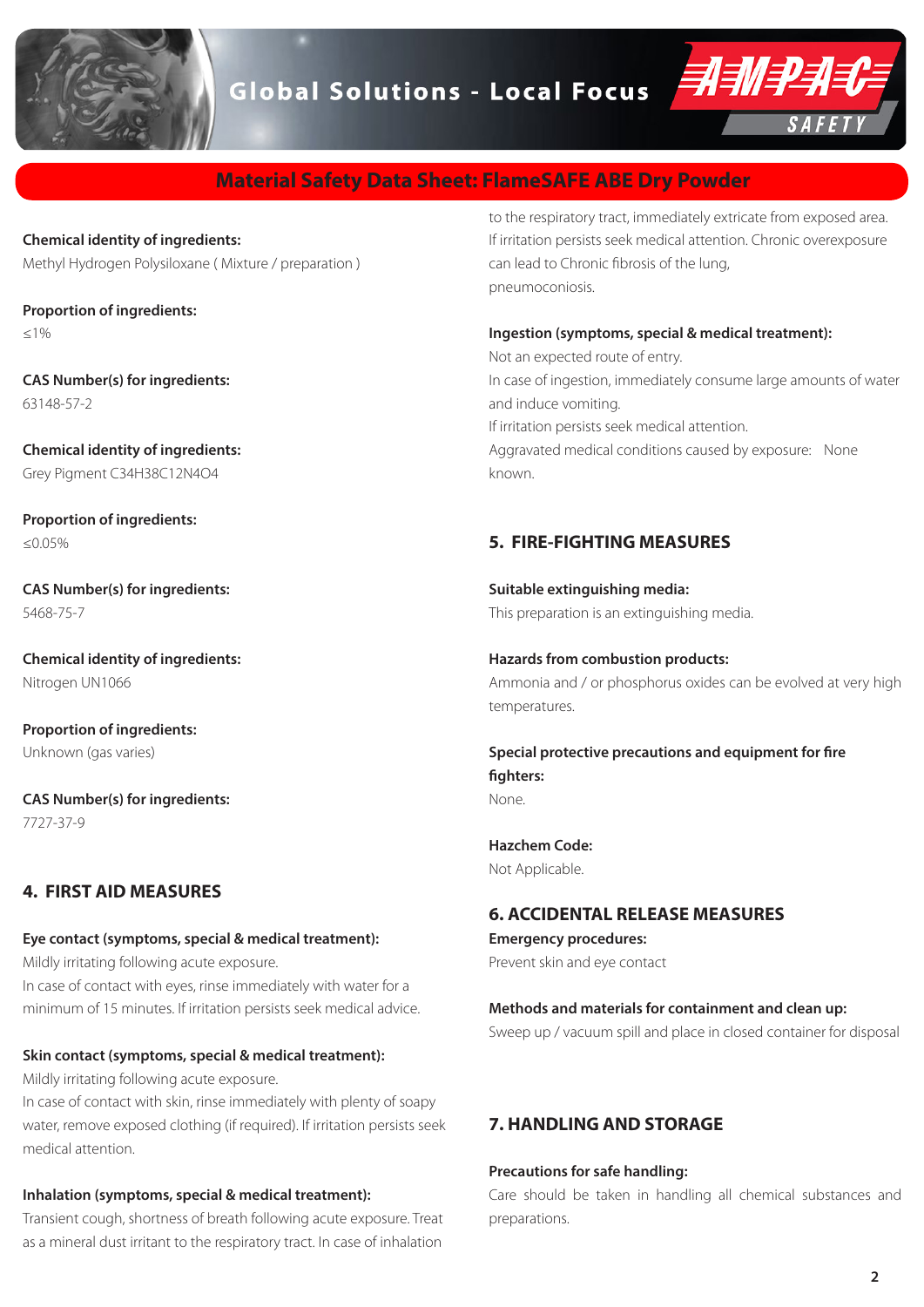

## **Material Safety Data Sheet: FlameSAFE ABE Dry Powder**

**Conditions for safe storage, including any incompatibilities:** Store in dry area in original container or fire extinguisher. Keep tightly sealed until used.

### **8. EXPOSURE CONTROLS/PERSONAL PROTECTION**

#### **National exposure standards:**

Not Applicable. Neither this preparation nor the substances contained in it have been listed as carcinogenic by National Toxicology Program, I.A.R.C or OSHA.

**Biological limit values:** Nuisance dust limit OSHA TWA: 15mg/m2

**ACGIH TI V-TWA:** 10mg/m2

**Engineering controls:** No Special controls are needed.

**Personal protective equipment:** Eye protection - safety goggles. Skin protection - chemical resistance gloves. Respiratory & Ingestion protection - dust mask

### **9. PHYSICAL AND CHEMICAL PROPERTIES**

**Appearance (colour, physical form, shape):** Yellow powder

**Odour:** None.

**pH:** Not determined.

**Vapour pressure:** Not Applicable.

**Vapour density:** Not Applicable.

**Boiling point/range:** Not Applicable.

**Freezing/melting point (specify which):** Not Applicable.

**Solubility (specify solvent, e.g. water):** Slightly Water Soluble, Not Fat soluble.

**Specific gravity or density:** Not Applicable.

**Flash point and method of detecting flash point:** Not Applicable.

**Upper and lower flammable (explosive) limits in air:** Not flammable.

**Ignition temperature:** Does not ignite.

### **10. STABILITY / REACTIVITY**

**Chemical stability:** Stable

**Conditions to avoid:** None.

**Incompatible materials:** Strong alkalis, magnesium, oxidizers that can release chlorine or produce Nee3 (explosive) per NFPA 10 Annex A-2-1

#### **Hazardous decomposition products:**

Ammonia and / or phosphorous oxides can be evolved at very high temperatures

**Hazardous reactions:** See above.

**11. ECOLOGICAL INFORMATION Eye contact:**

Mildly irritating following acute exposure.